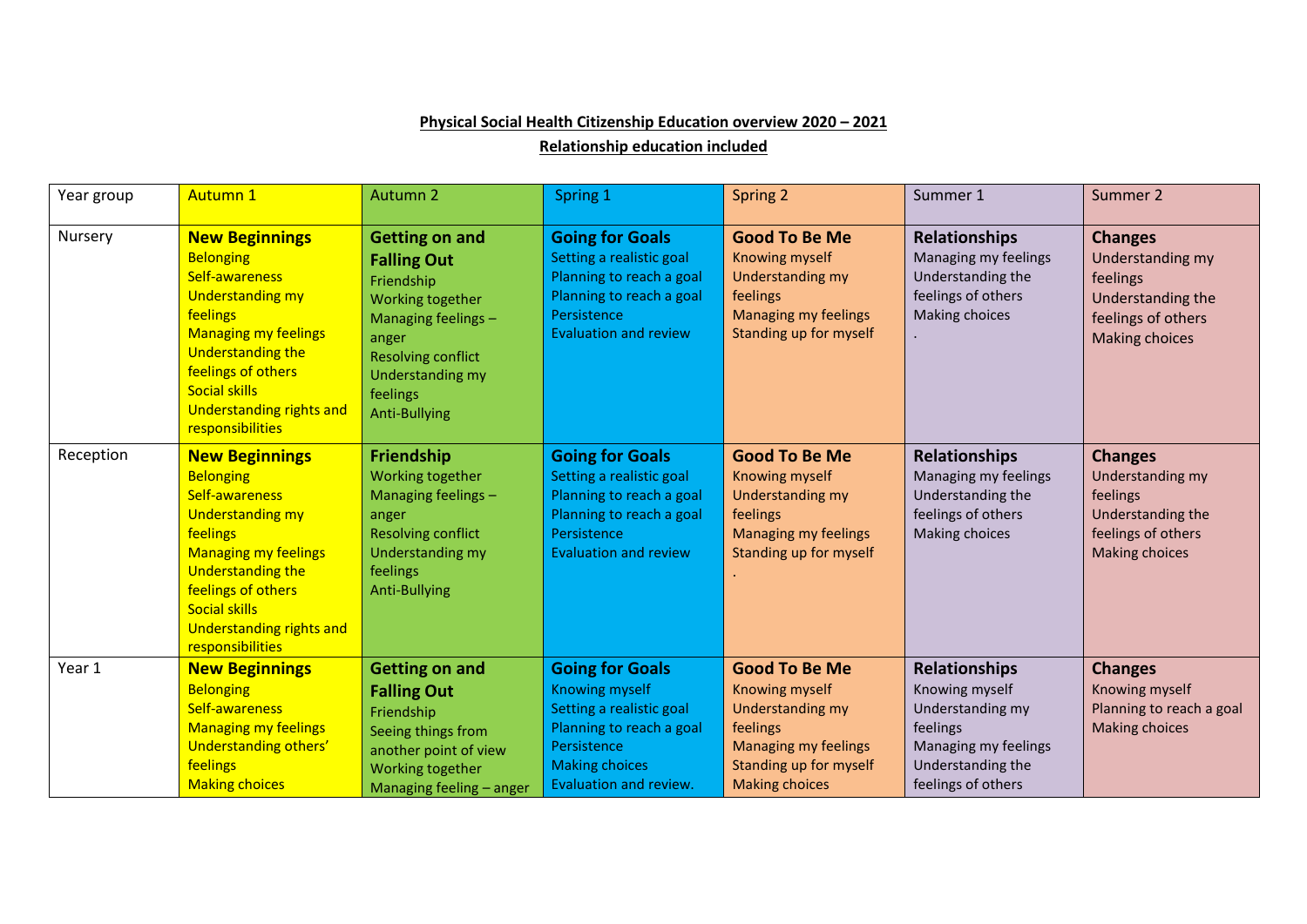|        | <b>Understanding rights and</b><br>responsibilities                                                                                                                                                                                                                                 | <b>Resolving Conflict</b><br><b>Anti-Bullying</b>                                                                                                                                                      |                                                                                                                                                                                                                             |                                                                                                                                                                 |                                                                                                                                                                              |                                                                                                                                                                                                |
|--------|-------------------------------------------------------------------------------------------------------------------------------------------------------------------------------------------------------------------------------------------------------------------------------------|--------------------------------------------------------------------------------------------------------------------------------------------------------------------------------------------------------|-----------------------------------------------------------------------------------------------------------------------------------------------------------------------------------------------------------------------------|-----------------------------------------------------------------------------------------------------------------------------------------------------------------|------------------------------------------------------------------------------------------------------------------------------------------------------------------------------|------------------------------------------------------------------------------------------------------------------------------------------------------------------------------------------------|
| Year 2 | <b>New Beginnings</b><br><b>Belonging</b><br>Self-awareness<br><b>Managing my feelings</b><br>Understanding others'<br>feelings<br><b>Making choices</b><br><b>Understanding rights and</b><br>responsibilities                                                                     | <b>Getting on and</b><br>falling out<br>Friendship<br>Seeing things from<br>another point of view<br>Working together<br>Managing feeling - anger<br><b>Resolving Conflict</b><br><b>Anti-Bullying</b> | <b>Going for Goals</b><br><b>Knowing myself</b><br>Setting a realistic goal<br>Planning to reach a goal<br>Persistence<br><b>Making choices</b><br>Evaluation and review.<br>healthy eating and<br>hygiene (dental hygiene) | <b>Good to be Me</b><br><b>Knowing myself</b><br><b>Understanding my</b><br>feelings<br>Managing my feelings<br>Standing up for myself<br><b>Making choices</b> | <b>Relationships</b><br>Knowing myself<br>Understanding my<br>feelings<br>Managing my feelings<br>Understanding the<br>feelings of others                                    | <b>Changes</b><br>Knowing myself<br>Planning to reach a goal<br><b>Making choices</b>                                                                                                          |
| Year 3 | <b>New Beginnings</b><br><b>Belonging</b><br>Self-awareness<br><b>Understanding my</b><br>feelings<br>Understanding the feeling<br>of others<br><b>Managing my feelings</b><br><b>Social skills</b><br><b>Making choices</b><br><b>Understanding rights and</b><br>responsibilities | <b>Getting on and</b><br>falling out<br>Friendship<br>Seeing things from<br>another point of view<br><b>Working together</b><br>Managing feeling - anger<br><b>Resolving Conflict</b><br>Anti-Bullying | <b>Going for Goals</b><br><b>Knowing myself</b><br>Setting a realistic goal<br>Planning to reach a goal<br>Persistence<br><b>Making choices</b><br>Evaluation and review.                                                   | <b>Good to be Me</b><br>Knowing myself<br><b>Understanding my</b><br>feelings<br>Managing my feelings<br>Standing up for myself                                 | <b>Relationships</b><br>Knowing myself<br>Understanding my<br>feelings<br>Managing my feelings<br>Understanding the<br>feelings of others<br>Social skills<br>Making choices | <b>Changes</b><br>Knowing myself<br>Understanding my<br>feelings<br>Understanding the<br>feelings of others<br>Managing my feelings<br>Planning to reach a goal<br>Belonging to a<br>community |
| Year 4 | <b>New Beginnings</b><br><b>Belonging</b><br>Self-awareness<br><b>Understanding my</b><br>feelings<br>Understanding the feeling<br>of others<br><b>Managing my feelings</b><br><b>Social skills</b><br><b>Making choices</b>                                                        | <b>Getting on and</b><br>falling out<br>Friendship<br>Seeing things from<br>another point of view<br>Working together<br>Managing feeling - anger<br><b>Resolving Conflict</b><br><b>Anti-Bullying</b> | <b>Going for Goals</b><br><b>Knowing myself</b><br>Setting a realistic goal<br>Planning to reach a goal<br>Persistence<br><b>Making choices</b><br>Evaluation and review.                                                   | <b>Good to be Me</b><br>Knowing myself<br><b>Understanding my</b><br>feelings<br><b>Managing my feelings</b><br>Standing up for myself                          | <b>Relationships</b><br>Knowing myself<br>Understanding my<br>feelings<br>Managing my feelings<br>Understanding the<br>feelings of others<br>Social skills<br>Making choices | <b>Changes</b><br>Knowing myself<br>Understanding my<br>feelings<br>Understanding the<br>feelings of others<br>Managing my feelings<br>Planning to reach a goal<br>Belonging to a<br>community |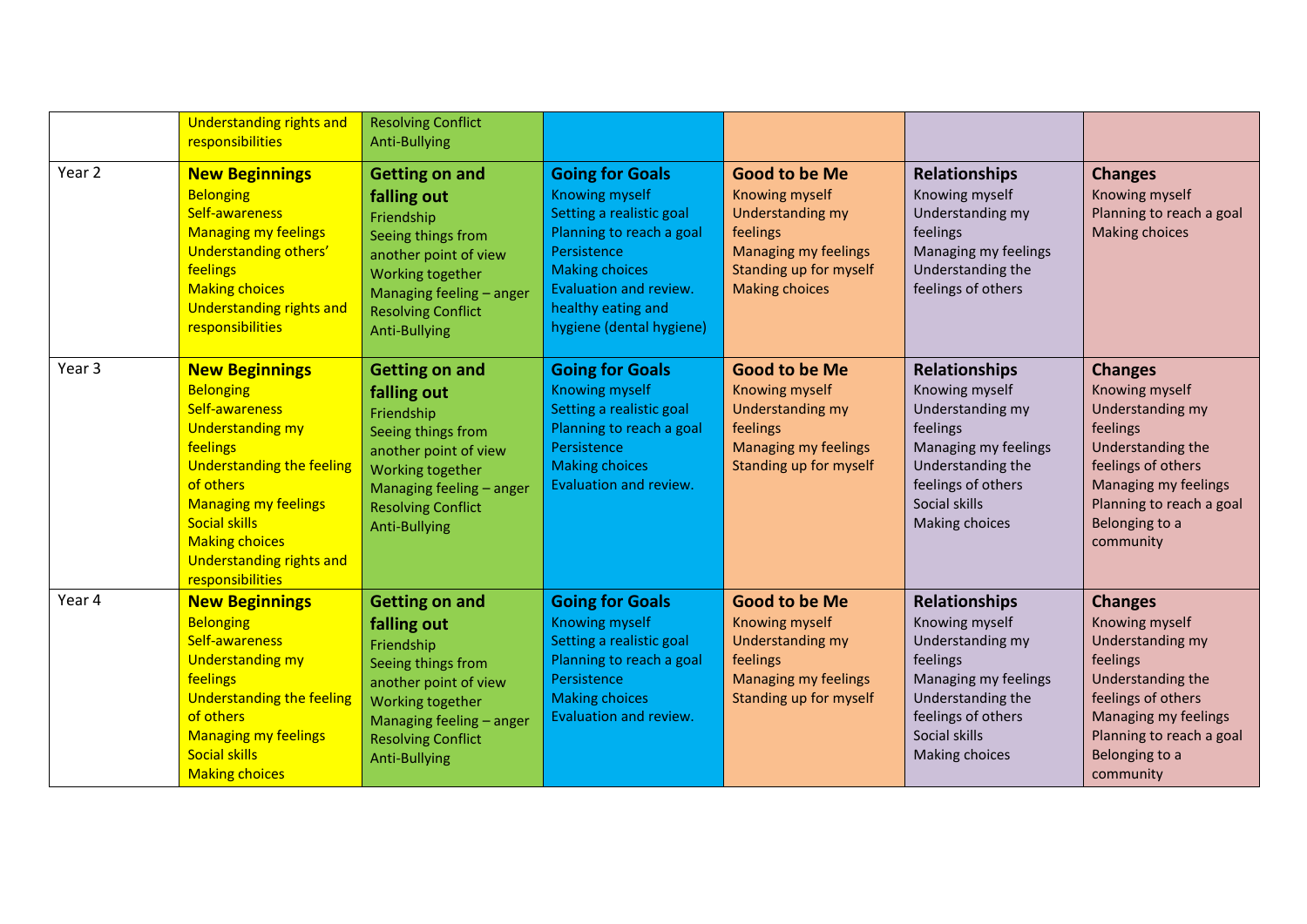|        | Understanding rights and<br>responsibilities                                                                                                                                                                                                                |                                                                                                                                                                                                         |                                                                                                                                                                    |                                                                                                                                |                                                                                                                                                                                     |                                                                                                                                                                           |
|--------|-------------------------------------------------------------------------------------------------------------------------------------------------------------------------------------------------------------------------------------------------------------|---------------------------------------------------------------------------------------------------------------------------------------------------------------------------------------------------------|--------------------------------------------------------------------------------------------------------------------------------------------------------------------|--------------------------------------------------------------------------------------------------------------------------------|-------------------------------------------------------------------------------------------------------------------------------------------------------------------------------------|---------------------------------------------------------------------------------------------------------------------------------------------------------------------------|
| Year 5 | <b>New Beginnings</b><br><b>Belonging</b><br><b>Understanding my</b><br>feelings<br><b>Managing my feelings</b><br>Understanding the<br>feelings of others<br><b>Social skills</b><br><b>Making choices</b><br>Understanding rights and<br>responsibilities | <b>Getting on and</b><br>falling out<br>Friendship<br>Seeing things from<br>someone else's<br>perspective<br>Working together<br>Managing feeling - anger<br><b>Resolving Conflict</b><br>Anti-Bullying | <b>Going For Goals</b><br>Knowing myself<br>Setting a realistic goal<br>Planning to reach a goal<br>Persistence<br>Making choices<br>Evaluation and review.        | <b>Good To Be Me</b><br>Knowing myself<br>Understanding my<br>feelings<br><b>Managing my feelings</b><br><b>Making choices</b> | <b>Relationships</b><br>Knowing myself<br>Understanding my<br>feelings<br>Managing my feelings<br>Understanding the<br>feelings of others<br>Social skills<br><b>Making choices</b> | <b>Changes</b><br>Knowing myself<br>Understanding my<br>feelings<br>Understanding the<br>feelings of others<br>Managing my feelings<br>Belonging to a<br>community        |
| Year 6 | <b>New Beginnings</b><br><b>Belonging</b><br><b>Understanding my</b><br>feelings<br><b>Managing my feelings</b><br>Understanding the<br>feelings of others<br><b>Social skills</b><br><b>Making choices</b><br>Understanding rights and<br>responsibilities | <b>Getting on and</b><br>falling out<br>Friendship<br>Seeing things from<br>someone else's<br>perspective<br>Working together<br>Managing feeling - anger<br><b>Resolving Conflict</b><br>Anti-Bullying | <b>Going For Goals</b><br>Knowing myself<br>Setting a realistic goal<br>Planning to reach a goal<br>Persistence<br><b>Making choices</b><br>Evaluation and review. | <b>Good To Be Me</b><br>Knowing myself<br>Understanding my<br>feelings<br>Managing my feelings<br><b>Making choices</b>        | <b>Relationships</b><br>Knowing myself<br>Understanding my<br>feelings<br>Managing my feelings<br>Understanding the<br>feelings of others<br>Social skills<br>Making choices        | <b>Changes</b><br>Knowing myself<br><b>Understanding my</b><br>feelings<br>Understanding the<br>feelings of others<br>Managing my feelings<br>Belonging to a<br>community |